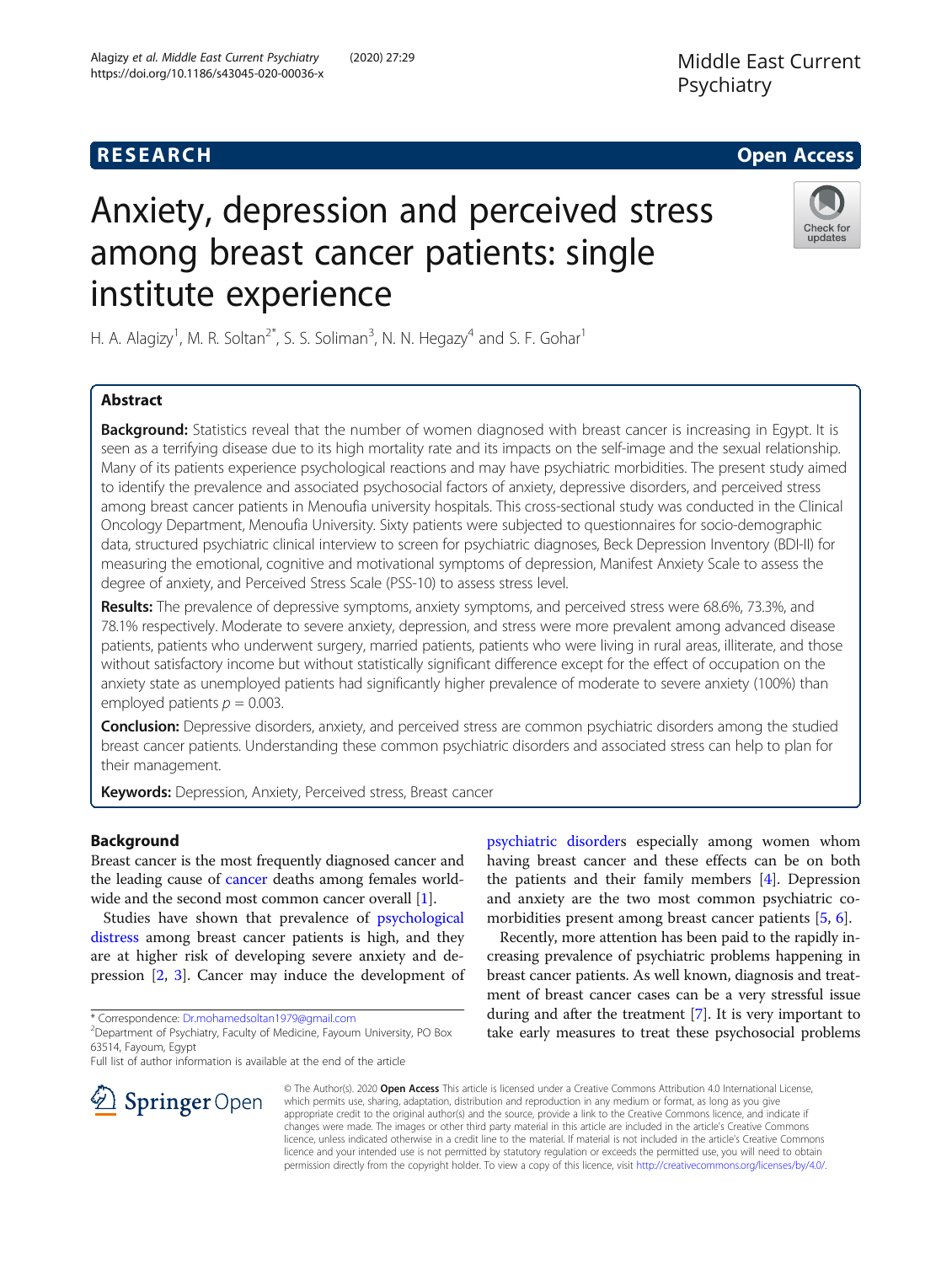for breast cancer patients and their partners thus improving their quality of life [[4\]](#page-8-0).

The present study aimed to identify the prevalence and associated psychosocial factors of anxiety, depressive disorders, and perceived stress among sample of breast cancer patients.

#### Methods

This is a cross-sectional, analytical study conducted in the Clinical Oncology Department in Menoufia University, which serves urban and rural areas and provides health care services to different social classes.

#### **Subjects**

All cases were recruited during a 6-month interval starting from January 2019 to July 2019. All cancer breast female patients attending outpatient clinic (either in postoperative stage or presented with advanced metastatic disease), waiting for the further decision in the treatment plan whether chemotherapy or radiotherapy, were invited to participate in the study. Finally, the study included 64 Egyptian female patients. In order to control for the confounding effects of prior medical or neurological illnesses, the following exclusion criteria were adopted for all cases: patients having any disorder that clearly interferes with cognition, such as central nervous system lesions, severe hepatic, or renal dysfunction; patients having severe organ failure (hepatic, renal, cardiac); patients who received previous chemotherapy or radiotherapy or had recurrent disease; patients who had poor performance status (2 or more) based on ECOG performance status scale [\[8](#page-8-0)] or had personal history of other types of cancers; and patients who had past history of any psychiatric disorders.

All the participants were screened to determine eligibility for participation in the study. Screening was conducted through an interview form, which inquired about demographic data, cancer breast history, and medical history information. Based on their response, subjects were approved to continue participation in this study.

#### Methods

All the patients were subjected to the following: questionnaire for socio-demographic data: (1) personal data including age, marital status, education, occupation, residency, and history of breast cancer and (2) disease data: stages and type of operations that had been done.

The disease staging was based on TNM staging system and the patients were categorized into patients with early stage (stages I and II) and patients with advanced stage (stages III and IV) disease.

The patients were subjected to clinical psychiatric assessment using Structured Clinical Interview for DSM-IV (SCID I) Arabic version [\[9\]](#page-8-0) that used to diagnose an axis I psychiatric diagnosis. It is a semi-structured diagnostic interview which has been updated for DSM-5. It is considered the standard interview to verify diagnosis in clinical trials and is extensively used in other forms of psychiatric research.

A self-report rating scale, Beck Depression Inventory (BDI-II-Arabic version) [\[10](#page-8-0)], translated to Arabic by Gharib Abdel Fattahin [[11\]](#page-8-0), was used for measuring the emotional, cognitive, and motivational symptoms of depression. The original scale consists of 21 items, each containing four alternatives, scored from 0 to 3. The total scores range from 0 to 63. Higher scores in the scale indicate the greater severity of depression. Scoring of Beck's inventory: mild depression: (14–19), moderate depression: (20–28), and severe depression: (29–63).

The Manifest Anxiety Scale [\[12\]](#page-8-0) was performed to assess the anxiety state. This early instrument is derived from the MMPI in which the patient has to answer yes or no to these questions, which are phrased in formal Arabic and can be understood by all those people who can read simple Arabic. Scoring: the total score indicates the severity of the anxiety state, score from 0 to 16 is considered normal, from 17 to 25 indicates mild anxiety, from 25 to 36 indicates moderate anxiety, while scores above 36 indicate severe anxiety. The scale which has been validated and translated into Arabic by Abdel-Khalek [[13\]](#page-8-0) was used in this study.

The Perceived Stress Scale (PSS-10) [\[14\]](#page-8-0) which was validated and translated into Arabic by Chaaya et al. [[15](#page-8-0)] was used to assess stress level. The Arabic version of PSS-10 was found to have adequate reliability and validity. The PSS-10 covers two factors. The first factor included questions reflecting negative feelings (being upset, angry, or nervous) and inability to handle stress, while the second factor included questions expressing positive emotions and ability to act in stressful situations. The 10 items in the scale inquire about feelings and thoughts that tap the degree to which respondents find their current life situation unpredictable, uncontrollable, and stressful. Respondents indicate how often in the past month they have felt or thought a certain way on a 5-point Likert scale  $(0 = never, 1 = almost never, 2)$  $=$  sometimes,  $3 =$  fairly often,  $4 =$  very often). The higher the score, the higher the perceived stress is. The scale correlates with different psychosocial measures specifically depression and perception of poor health.

### Statistical analysis

Results were analyzed by SPSS statistical package version 23 [[16](#page-8-0)].

Student's  $t$  test is a test of significance used for comparison of quantitative variables between two groups of normally distributed data, while Mann Whitney's test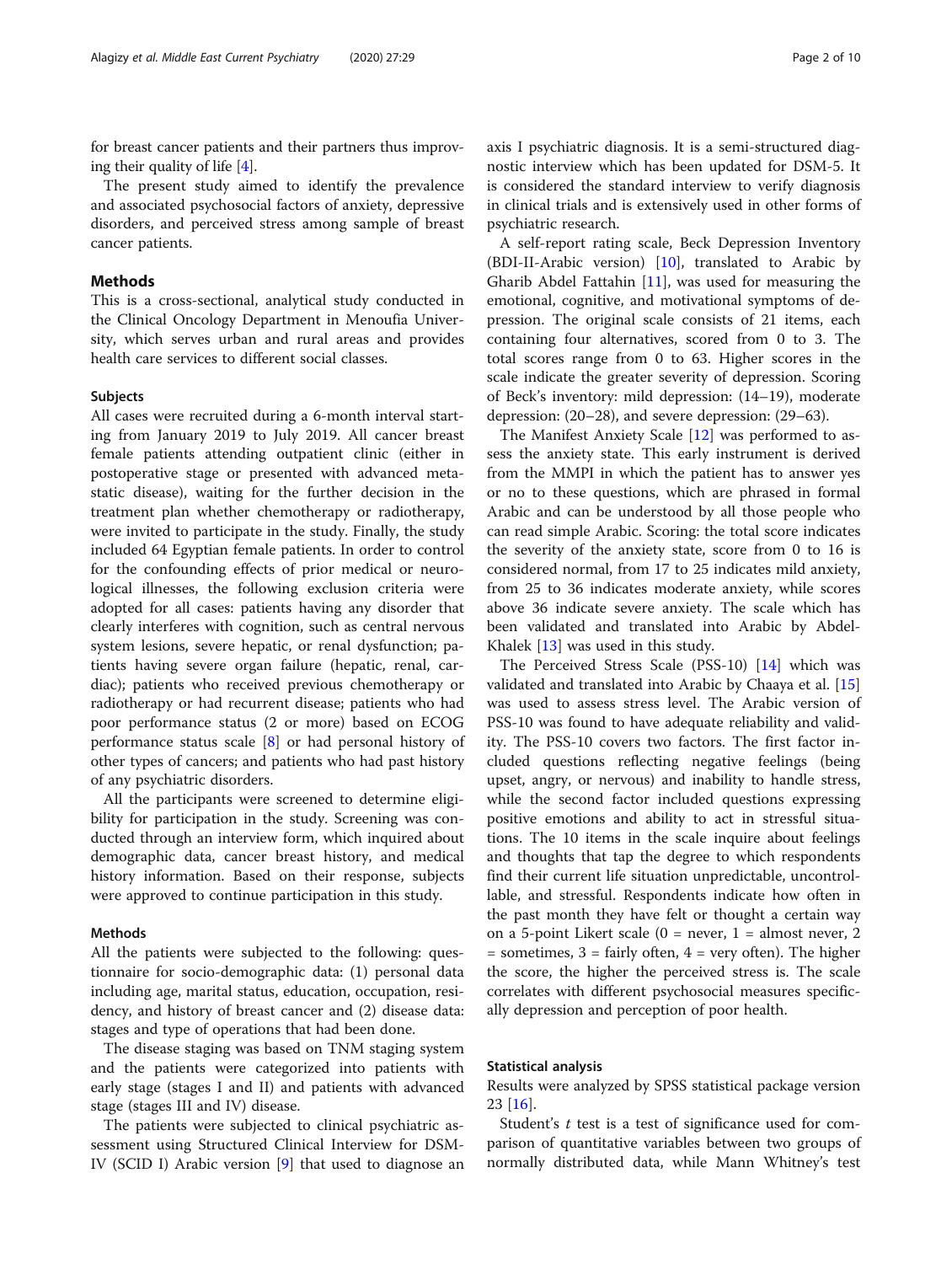**Table 1** Patients' and disease characteristics ( $n = 64$ )

| Variable                            | Mean $\pm$ SD, range     |
|-------------------------------------|--------------------------|
| Age                                 | 52.29 ± 11.64, 30.0-75.0 |
| <b>Family members</b>               | $5 \pm 2, 1 - 13$        |
| Number of children                  | $4 \pm 2, 0 - 11$        |
| Variable                            | No. (%)                  |
| <b>Marital status</b>               |                          |
| Never married                       | 4(6.3)                   |
| Married                             | 47 (73.4)                |
| Widow                               | 13 (20.3)                |
| Residence                           |                          |
| Rural                               | 14 (21.9)                |
| Urban                               | 50 (78.1)                |
| <b>Education of the patients</b>    |                          |
| Illiterate                          | 32 (50.0)                |
| Secondary                           | 29 (45.3)                |
| Higher                              | 3(4.7)                   |
| <b>Education of the husband</b>     |                          |
| Illiterate                          | 26 (40.6)                |
| Secondary                           | 33 (51.6)                |
| Higher                              | 5 (7.8)                  |
| Occupation                          |                          |
| Housewife ( $n = 61$ )              | 61 (95.3)                |
| Working $(n = 3)$                   | 3(4.7)                   |
| Occupation of the husband           |                          |
| Manual worker                       | 43 (67.2)                |
| Employee                            | 12 (18.8)                |
| Retired                             | 9 (14.0)                 |
| Income                              |                          |
| Enough                              | 17 (26.6)                |
| Not enough                          | 47 (73.4)                |
| <b>Medical comorbidity</b>          |                          |
| Present                             | 18 (28.1)                |
| Absent                              | 46 (71.9)                |
| Menopausal                          |                          |
| Premenopausal                       | 36 (56.3)                |
| Postmenopausal                      | 28 (43.8)                |
| Family history psychiatric disorder |                          |
| Yes                                 | 6(9.4)                   |
| No                                  | 58 (90.6)                |
| <b>Disease characteristics</b>      | No. (%)                  |
| Stage                               |                          |
| L                                   | 5(7.8)                   |
| Ш                                   | 16 (25.0)                |
| Ш                                   | 32 (50.0)                |
| IV                                  | 11 (17.2)                |
|                                     |                          |

| $1 - 1$    |                      |
|------------|----------------------|
| Variable   | Mean $\pm$ SD, range |
| Surgery    |                      |
| <b>MRM</b> | 46 (71.9)            |
| CS         | 7(10.9)              |
| No surgery | 11(17.2)             |

was used for comparison of quantitative variables between two groups of not normally distributed data.

Chi-squared test  $(\chi^2)$  was used to study association between qualitative variables. Whenever any of the expected cells were less than five, Fischer's exact test was used.

ANOVA test was used for comparison of quantitative variables between more than two groups of normally distributed data; Kruskal-Wallis test was used for comparison of quantitative variables between more than two groups of not normal distributed data. Univariate logistic regression model was performed to ascertain the effect of each risk factor on the intended outcome.  $p$  value  $\lt$ 0.05 was considered significant.

#### Results

Sixty four female patients in the present study had good performance status (0–1). The mean age of the studied group was  $52.29 \pm 11.64$  years old. The mean number of their family members was  $5 \pm 2$  subjects. Only 4 patients (6.3%) were not married, 47 (73.4%) were married, and 13 (20.3%) were widows. Half of patients were (32 patient) illiterate. Most of the participants, 61 cases (95.3%) were housewives, and only 3 (4.7%) were working. Seventeen (26.6%) women reported that they have enough income and 47 (73.4%) reported they have not. Medical comorbidities were found in 18 women (28.1%), while 46 (71.9%) did not have any medical comorbidity. Nearly half of the women (56.3%) were still in their premenopausal state and 9.4% had family history of psychiatric disorders (Table 1).

Half of the participating women had stage III breast cancer. According to the pathological grading, they were distributed as 5 (7.8%) in stage I, 16 (25.0%) in stage II, 32 (50%) in stage III, and 11 (17.2%) in stage IV. More than two-thirds of the included women (71.9%) had undergone modified radical mastectomy (MRM), 7 (10.9%) of them had conservative surgery (CS), while 11 women (17.2%) did not have any breast surgery till the time of this study (Table 1).

The prevalence of depressive symptoms in the study group was 68.7%. The overall mean score of Beck Depression Inventory (BDI-II) was  $16.56 \pm 13.31$ . Twenty women had no depressive symptoms (31.3%), 12 (18.8%) had mild, 18 (28.1%) had moderate, 12 (18.8%) had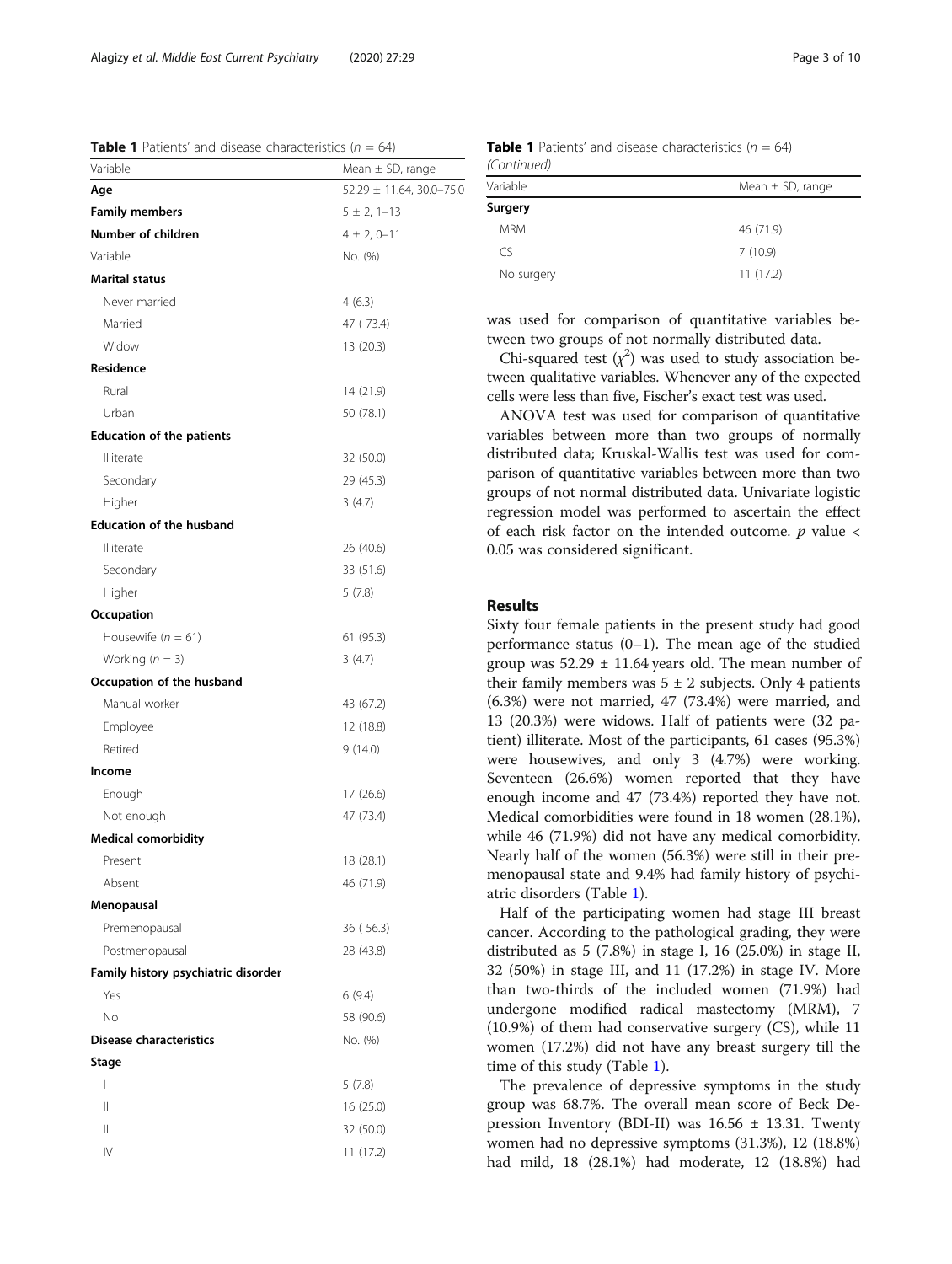severe, while only 2 women (3.1%) had very severe depressive symptoms (Table 2).

The prevalence of anxiety symptoms in the study group was 73.3%. The mean score of Taylor anxiety scale was  $22.81 \pm 11.10$ . Seventeen women (26.6%) had very low anxiety symptoms, 5 (7.8%) had low, 15 (23.4%) had high, 6 (9.4%) had above moderate, 14 women (21.9%) had severe anxiety symptoms, and 7 women (10.9%) had very severe anxiety symptoms. The prevalence of combined anxiety-depression was present in 31.25% of cases (20 patients) (Table 2).

The prevalence of stress in the study group was 78.1%. The mean score of Perceived Stress Scale (PSS) was  $17.89 \pm 7.55$ . Fourteen women (21.9%) had low stress level, 44 (68.8%) had moderate, and 6 women (9.4%) had high stress level (Table 2).

Regarding the relationship between the expected risk factors and the psychiatric disorders, there was no significant association between the expected risk factors and the psychiatric disorders among cancer breast patients except the effect of occupation on the anxiety state (Tables  $3, 4$  $3, 4$  $3, 4$ , and  $5$ ) as:

About half (31.8%) of early disease patients (stages I and II) had moderate to severe depression, 26.2% moderate to severe anxiety, and 36% moderate to severe stress, while 68.2% of advanced disease patients (stage III and IV) had moderate to severe depression,73.8%

Table 2 Distribution of psychiatric diagnoses in the cases regarding psychiatric assessment scales ( $n = 64$ )

| Diagnosis                | No. (%)    |
|--------------------------|------------|
| Depression               |            |
| No depression            | 20 (31.3)  |
| Mild                     | 12(18.8)   |
| Moderate                 | 18 (28.1)  |
| Severe                   | 12(18.8)   |
| Very severe              | 2(3.1)     |
| Anxiety                  |            |
| Very low                 | 17 (26.6)  |
| Low                      | 5(7.8)     |
| Above moderate           | 6(9.4)     |
| High                     | 15(23.4)   |
| Severe                   | 14 (21.9)  |
| Very severe              | 7(10.9)    |
| Mixed anxiety depression | 20 (31.25) |
| <b>Perceived stress</b>  |            |
| Low stress               | 14 (21.9)  |
| Moderate stress          | 44 (68.8)  |
| High stress              | 6(9.4)     |

moderate to severe anxiety, and 64% moderate to severe stress.

Fifty percent (81.8%) of the patients who underwent surgery had moderate to severe depression, 81% moderate to severe anxiety, and 81.1% moderate to severe stress, while 18.2% of the patients who did not underwent surgery had moderate to severe depression, 19% moderate to severe anxiety, and 14% moderate to severe stress.

Married patients had higher prevalence of moderate to severe depression (71.4%) than single females (20.5%) (never married, divorced, and widow), and about 60% of the married patients had moderate to severe anxiety, 74% moderate to severe stress, while 28.6% of the single females had moderate to severe anxiety and 26% moderate to severe stress but without significance difference between them.

Fifty four percent (54%) of the pre-menopausal patients had moderate to severe depression, 50% moderate to severe anxiety, and 54% moderate to severe stress, while a little more than half (45%) of the postmenopausal patients had moderate to severe depression, 50% moderate to severe anxiety, and 46% moderate to severe stress.

Among patients who were living in rural areas, 77.3% had moderate to severe depression, 81% moderate to severe anxiety, and 80% moderate to severe stress, while 22.7% of patients who are living in urban areas had moderate to severe depression, 19% moderate to severe anxiety, and 20% moderate to severe stress.

Meanwhile, not working or unemployed patients had significantly higher prevalence of moderate to severe anxiety (100%) than employed females (0%)  $p = 0.003$ . Nearly ninety-eight (97.7%) of the not working or unemployed patients had moderate to severe depression and 96% moderate to severe stress, while 2.3% of the employed females had moderate to severe anxiety and 4% moderate to severe stress but without significance difference between them.

Nearly 43% of the illiterate patients had moderate to severe depression, 45.2% moderate to severe anxiety, and 50% moderate to severe stress, while 56.8% of educated patients had moderate to severe depression, 54.8% moderate to severe anxiety, and 50% moderate to severe stress.

Lastly, nearly 68% of the patients who had not satisfactory income had moderate to severe depression, 85.1% moderate to severe anxiety, and 95.7% moderate to severe stress, while 52.9% patients who had satisfactory income had moderate to severe depression, 29.4% moderate to severe anxiety, and 29.4% moderate to severe stress.

Spearman correlation analysis did not show any significant correlation between the stress level measured by PSS and depression scale score  $(r 0.22, p 0.07)$  or anxiety scale score (r 0.09, p 0.47).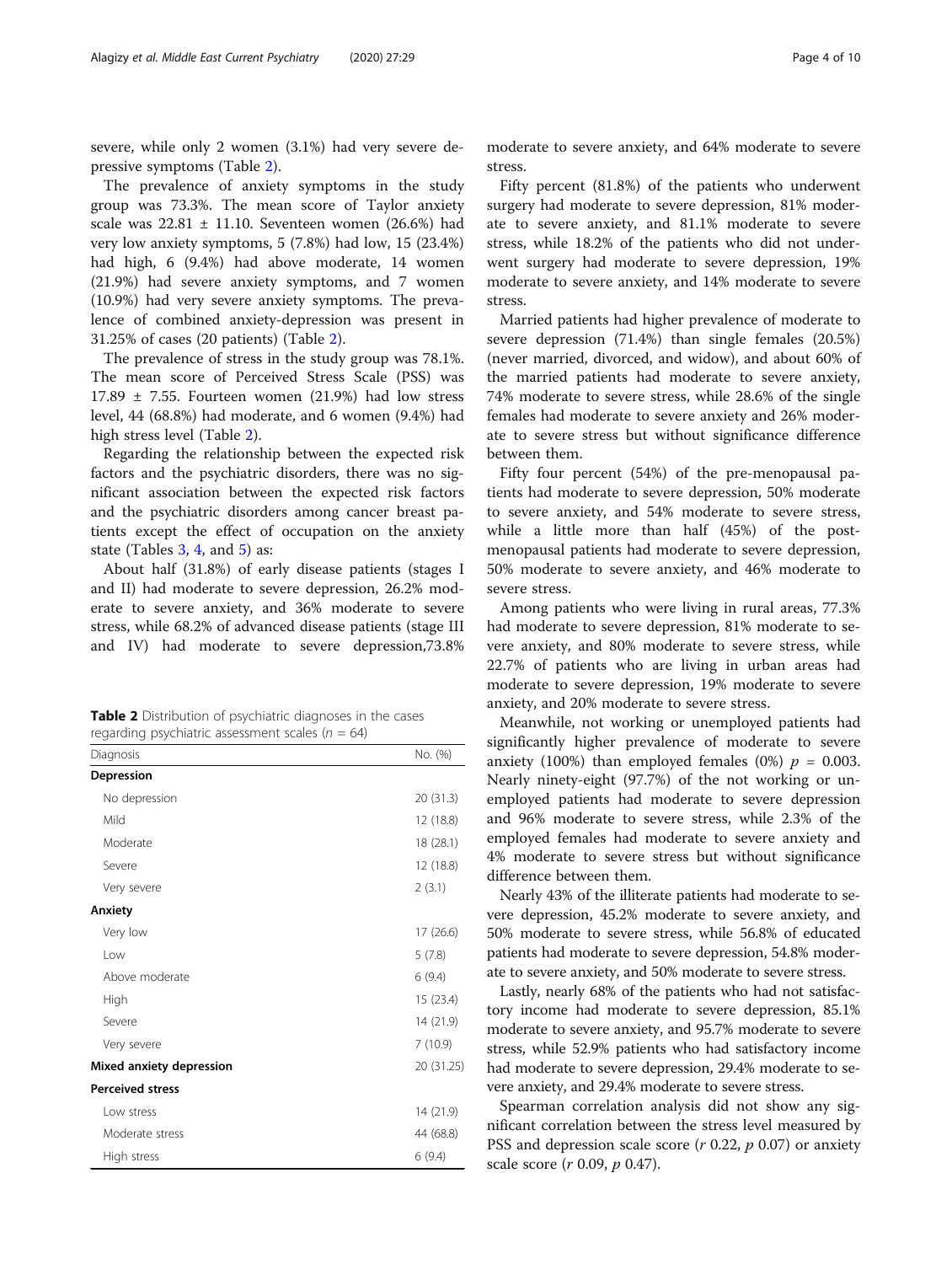<span id="page-4-0"></span>

| <b>Table 3</b> Relationship between the total number of cases and |
|-------------------------------------------------------------------|
| patients with depression as regarding patient's and disease's     |
| characteristics                                                   |

|                       | Total ( $n = 64$ ),<br>no. (%) | Depression ( $n =$<br>44) no. (%) | Test of<br>significance | p<br>value |
|-----------------------|--------------------------------|-----------------------------------|-------------------------|------------|
| Stage                 |                                |                                   |                         |            |
| Early                 | 21 (32.8)                      | 14 (31.8)                         | $\chi^2 = 0.06$         | 0.80       |
| Advanced              | 43 (67.2)                      | 30 (68.2)                         |                         |            |
| Surgery               |                                |                                   |                         |            |
| Done (MRM,<br>CS      | 53 (82.8)                      | 36 (81.8)                         | $FE = 0.09$             | 1.00       |
| Not                   | 11(17.2)                       | 8(18.2)                           |                         |            |
| <b>Marital status</b> |                                |                                   |                         |            |
| Single                | 17(26.5)                       | 9(20.5)                           | $x^2 = 2.69$            | 0.10       |
| Married               | 47 (73.4)                      | 35 (79.5)                         |                         |            |
| Menopause             |                                |                                   |                         |            |
| Pre                   | 36 (56.3)                      | 24 (54.5)                         | $x^2 = 0.16$            | 0.68       |
| Post                  | 28 (43.8)                      | 20 (45.5)                         |                         |            |
| Residence             |                                |                                   |                         |            |
| Urban                 | 14 (21.9)                      | 10(22.7)                          | $FE = 0.06$             | 1.00       |
| Rural                 | 50 (78.0                       | 34 (77.3)                         |                         |            |
| Occupation            |                                |                                   |                         |            |
| Unemployed            | 61 (95.3)                      | 43 (97.7)                         | $FE = 1.83$             | 0.17       |
| Employee              | 3(4.7)                         | 1(2.3)                            |                         |            |
| <b>Education</b>      |                                |                                   |                         |            |
| Illiterate            | 33 (51.6)                      | 19 (43.2)                         | $x^2 = 1.55$            | 0.21       |
| Educated              | 31 (48.4)                      | 25 (56.8)                         |                         |            |
| Income                |                                |                                   |                         |            |
| Satisfactory          | 17(26.6)                       | 9(52.9)                           | $x^2 = 3.35$            | 0.06       |
| Not<br>satisfactory   | 47 (73.4)                      | 36 (67.5)                         |                         |            |

 $\chi^2$  chi-squared test, FE Fisher's exact test

The univariate regression analysis model did not show any significance association between the risk factors and any of depression, anxiety, or stress (Table [6\)](#page-7-0).

#### **Discussion**

Despite improvements in the early detection and medical treatments, a diagnosis of breast cancer continues to elicit greater distress on women than any other medical diagnosis, regardless of the prognosis [[17](#page-8-0)]. The nature of this distress can range from psychiatric morbidity, such as depression or anxiety, to post-traumatic stress symptoms [\[18,](#page-8-0) [19\]](#page-8-0).

Breast cancer patients may experience depression and/ or anxiety at any stage of their illness from pre-diagnosis to the terminal phase of the illness.

It was assumed that the level of psychological distress would be higher around the time of diagnosis. In the current study, the prevalence of anxiety, depression, and perceived stress symptoms in the study group was high (73.3%, 68.7%, and 78.2% respectively) and the prevalence of mixed anxiety depression in the study group was 31.25%.

This was consistent with studies of Mehnert and Koch [[2\]](#page-8-0) and Burgess et al. [\[3](#page-8-0)] which showed that the prevalence of psychological distress among breast cancer patients is high, and they are at higher risk of developing severe anxiety and depression.

The results of the present study were higher than those of Allam et al. [[20](#page-8-0)] who found that anxiety was prevalent in a rate of 15–25% of the examined cancer breast female patients. Their rates of major depressive disorder were reaching 42.5%; putting in consideration this smaller sample size (40 cases), the difference could be explained.

Our results were also higher than that of the results of a study conducted by Hassan et al. [[21\]](#page-8-0) who found the prevalence of anxiety and depression were 31.7% and 22.0% respectively. Also, another study conducted by Vahdaninia et al. [[22\]](#page-8-0) who found 38.4% of their breast cancer patients experienced severe anxiety and 22.2% had severe depression.

A systematic review of observational studies about prevalence of depression in breast cancer survivors done by Zainal et al. [\[23](#page-8-0)] showed that in the Western countries, the prevalence of depression ranges from 1 to 56%, whereas the prevalence of depression from Asian studies was between 12.5 and 31%.

A Turkish study by Dastan and Buzlu [\[24\]](#page-8-0) reported that 35% of their breast cancer patients had anxiety, while another Asian study reported a lower prevalence of 16% [\[25](#page-8-0)].

When the severity of depression and anxiety disorders were evaluated, it revealed that most cases were of the moderate to severe form of anxiety (65.6%) and depression (50%) respectively. This was consistent with Wellisch et al. [[26\]](#page-8-0) who concluded that cancer patients can experience moderate to severe anxiety while waiting for the results of their diagnostic procedures.

In the present study, 31.8% and 26.2% of early stage breast cancer patients had depression and anxiety symptoms respectively compared to 68.2% and 73.8% of advanced stage breast cancer patients had depression and anxiety symptoms respectively. This was consistent with Moyer and Salovey [\[27](#page-8-0)] who found that advanced disease is often considered a risk factor for increased vulnerability to depression and anxiety. Severe psychiatric symptoms are rare among early stage of breast cancer patients (patients with good prognoses), and more common among patients with more advanced stages.

Nevertheless, this was not consistent with other studies like Turner et al. [\[28](#page-8-0)] and Li et al. [\[29\]](#page-8-0) who evaluated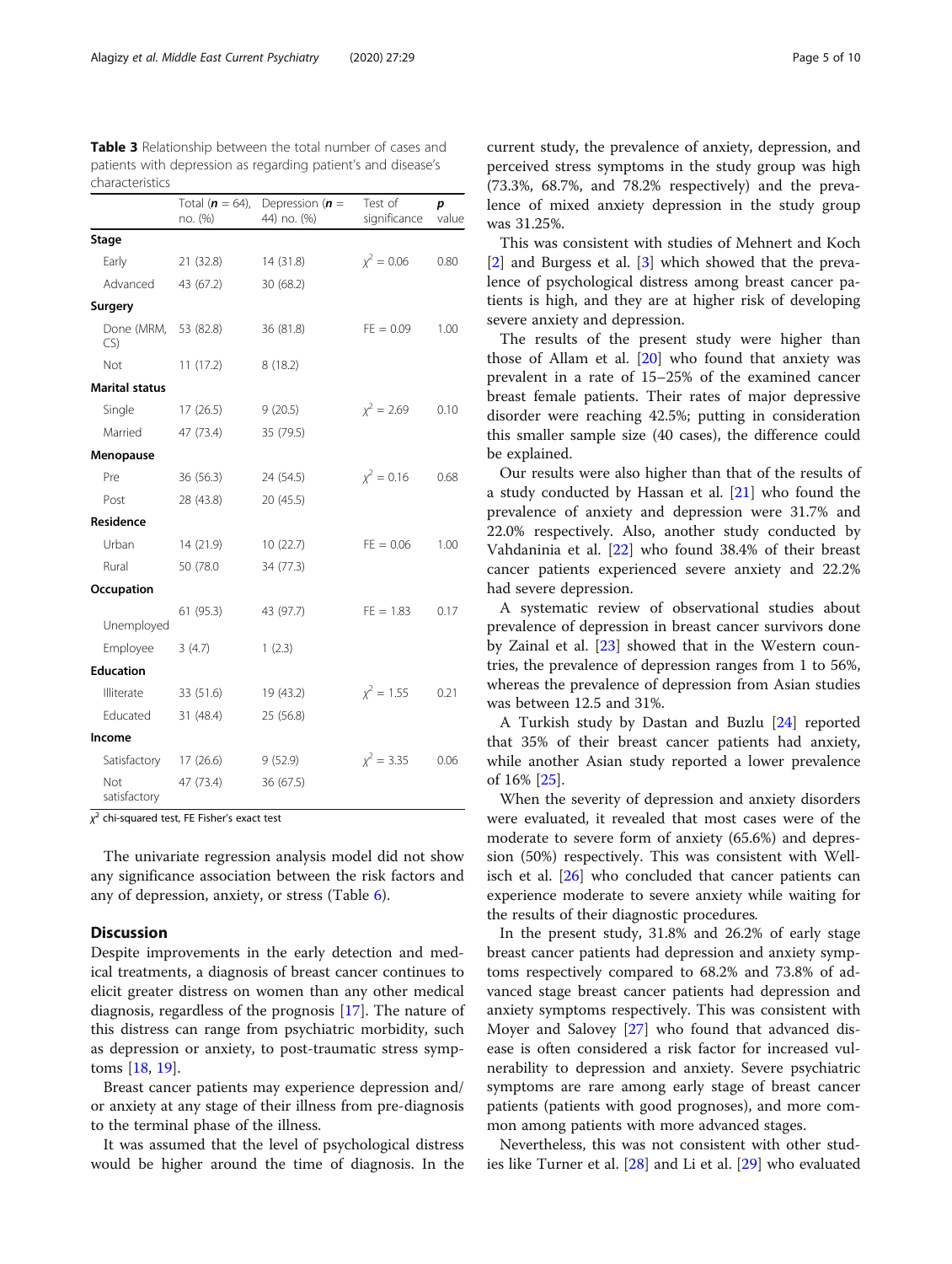|                       | Total $(n = 64)$ , no. $(\%)$ | Anxiety ( $n = 42$ ), no. (%) | Test of significance | $p$ value            |
|-----------------------|-------------------------------|-------------------------------|----------------------|----------------------|
| Stage                 |                               |                               |                      |                      |
| Early                 | 21 (32.8)                     | 11(26.2)                      | $\chi^2 = 2.43$      | 0.11                 |
| Advanced              | 43 (67.2)                     | 31 (73.8)                     |                      |                      |
| Surgery               |                               |                               |                      |                      |
| Done (MRM, CS)        | 53 (82.8)                     | 34 (81.0)                     | $FE = 0.29$          | 0.58                 |
| Not                   | 11(17.2)                      | 8 (19.0)                      |                      |                      |
| <b>Marital status</b> |                               |                               |                      |                      |
| Single                | 17(26.5)                      | 12 (28.6)                     | $\chi^2 = 0.25$      | 0.61                 |
| Married               | 47 (73.4)                     | 30 (71.4)                     |                      |                      |
| Menopause             |                               |                               |                      |                      |
| Pre                   | 36 (56.3)                     | 21 (50.0)                     | $x^2 = 1.93$         | 0.16                 |
| Post                  | 28 (43.8)                     | 21 (50.0)                     |                      |                      |
| Residence             |                               |                               |                      |                      |
| Urban                 | 14 (21.9)                     | 8(19.0)                       | $\chi^2 = 0.57$      | 0.45                 |
| Rural                 | 50 (78.0)                     | 34 (81.0)                     |                      |                      |
| Occupation            |                               |                               |                      |                      |
| Unemployed            | 61 (95.3)                     | 42 (100.0)                    | $FE = 6.00$          | 0.03 <sup>a</sup>    |
| Employee              | 3(4.7)                        | 0(0.0)                        |                      |                      |
| <b>Education</b>      |                               |                               |                      |                      |
| Illiterate            | 33 (51.6)                     | 19 (45.2)                     | $\chi^2 = 0.50$      | 0.47                 |
| Educated              | 31 (48.4)                     | 23 (54.8)                     |                      |                      |
| Income                |                               |                               |                      |                      |
| Satisfactory          | 17(26.6)                      | 5(29.4)                       | $x^2 = 13.46$        | < 0.001 <sup>a</sup> |
| Not satisfactory      | 47 (73.4)                     | 37 (85.1)                     |                      |                      |

<span id="page-5-0"></span>Table 4 Relationship between the total number of cases and patients with anxiety as regarding patient's and disease's characteristics

χ<sup>2</sup> chi-squared test, FE Fisher's exact test<br>ªSignificant

<sup>a</sup>Sianificant

Australian patients using a structured psychiatric interview (DSM-IV). Among their patients, 303 Australian women with early stage and 227 with advanced breast cancer, the rates of psychiatric morbidity were notably equivalent [[30\]](#page-9-0). This suggests that the stress of the diagnosis was more relevant than stage of disease [\[30](#page-9-0)].

In our study, the mean age of the studied group was  $52.29 \pm 11.64$  years, ranging from 30.0 to 75.0 years. This was consistent with Ng et al. [[31\]](#page-9-0) who found that majority of patients had age group of 41–60 years followed by age group of 20–40 years. This finding was also supported by the study conducted by Hassan et al. [\[21](#page-8-0)] and The National Cancer Registry 2003 [[32](#page-9-0)], which shows that the commonest age of breast cancer is between 40 and 49 years with mean age of 50 years old.

Most participating women (50.0%) were illiterate or with basic educational level; they were found to be with the highest prevalence of breast cancer. For the impact of psychiatric morbidity due to the educational level, the prevalence of anxiety and depression was more common in educated women (54.8%) (56.8%) respectively as compared to illiterate women (45.2% and 43.2%) respectively. This somehow might be explained by the fact that patients with higher educational levels have a greater opportunity to be aware about their disease and its related aspects. However, a study conducted by Mehnert et al. [[20\]](#page-8-0) found that lower educational level has been a predictor of psychological comorbidity in patients with breast cancer.

Married women (73.4%) were found to have the highest prevalence of breast cancer. For the impact of psychiatric morbidity due to marital status, married woman (71.4%) showed much higher prevalence of anxiety than single women (28.6%). Also, married woman (79.5%) showed much higher prevalence of depression than single women (20.5%). In our opinion, married women were more depressed and anxious because they have families to take care of, which is the biggest commitment in their lives. Feel of low self-esteem after having surgery might also contributed to their psychiatric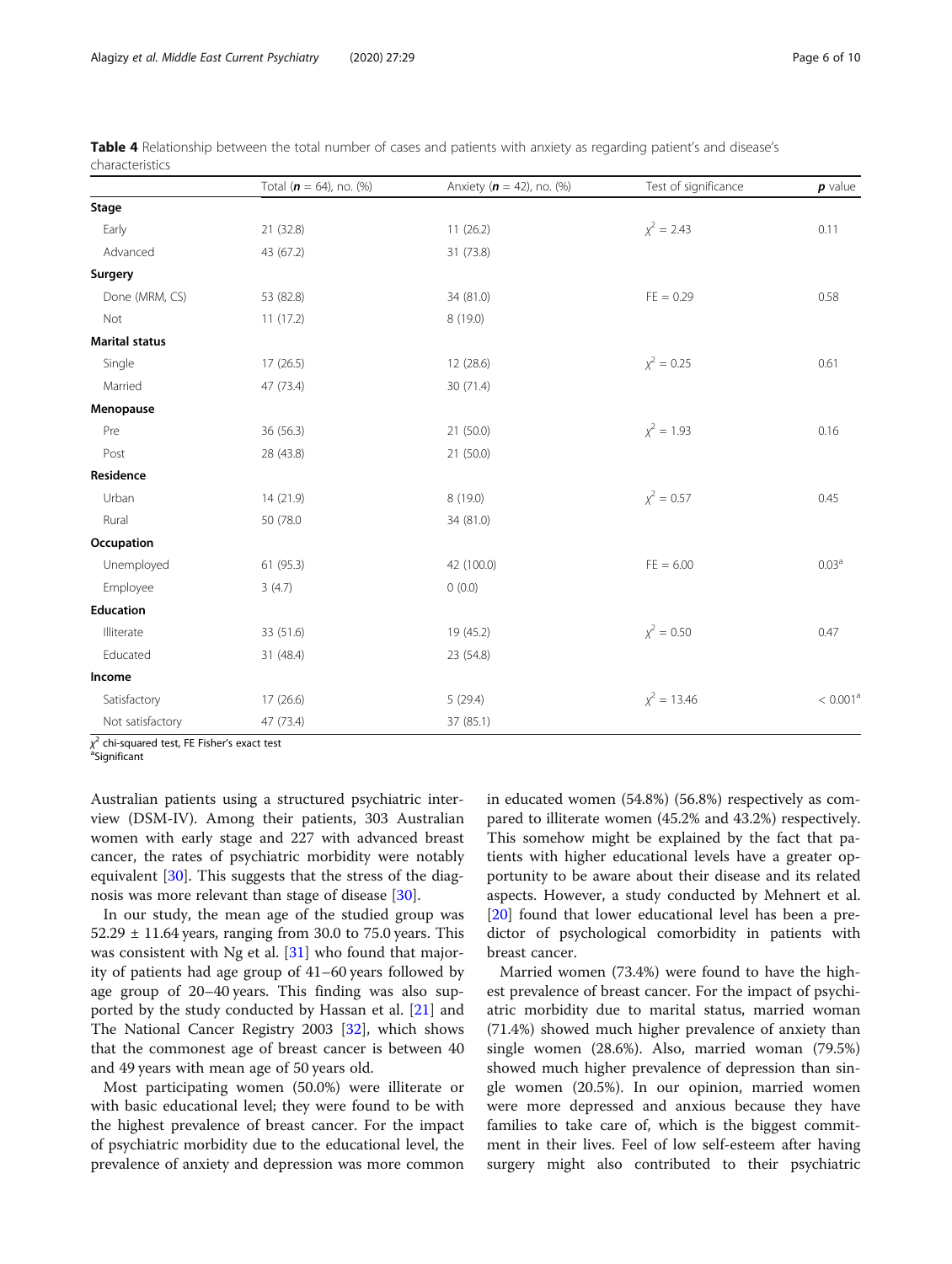|                       | Total $(n = 64)$ , no. $(\%)$ | Distress $(n = 50)$ , no. (%) | Test of significance | $p$ value         |
|-----------------------|-------------------------------|-------------------------------|----------------------|-------------------|
| Stage                 |                               |                               |                      |                   |
| Early                 | 21 (32.8)                     | 18 (36.0)                     | $FE = 1.05$          | 0.35              |
| Advanced              | 43 (67.2)                     | 32 (64.0)                     |                      |                   |
| Surgery               |                               |                               |                      |                   |
| Done (MRM, CS)        | 53 (82.8)                     | 43 (86.0)                     | $FE + 1.63$          | 0.20              |
| Not                   | 11(17.2)                      | 7(14.0)                       |                      |                   |
| <b>Marital status</b> |                               |                               |                      |                   |
| Single                | 17(26.5)                      | 13 (26.0)                     | $FE = 0.03$          | 1.00              |
| Married               | 4(73.4)                       | 37 (74.0)                     |                      |                   |
| Menopause             |                               |                               |                      |                   |
| Pre                   | 36 (56.3)                     | 27 (54.0)                     | $\chi^2 = 0.47$      | 0.49              |
| Post                  | 28 (43.8)                     | 23 (46.0)                     |                      |                   |
| Residence             |                               |                               |                      |                   |
| Urban                 | 14 (21.9)                     | 10(20.0)                      | $FE = 0.47$          | 0.48              |
| Rural                 | 50 (78.0                      | 40 (80.0)                     |                      |                   |
| Occupation            |                               |                               |                      |                   |
| Unemployed            | 61(95.3)                      | 48 (96.0)                     | $FE = 0.24$          | 0.62              |
| Employee              | 3(4.7)                        | 2(4.0)                        |                      |                   |
| Education             |                               |                               |                      |                   |
| Illiterate            | 33 (51.6)                     | 25 (50.0)                     | $\chi^2 = 0.22$      | 0.63              |
| Educated              | 31 (48.4)                     | 25 (50.0)                     |                      |                   |
| Income                |                               |                               |                      |                   |
| Satisfactory          | 17 (26.6)                     | 5(29.4)                       | $FE = 3.94$          | 0.04 <sup>a</sup> |
| Not satisfactory      | 47 (73.4)                     | 45 (95.7)                     |                      |                   |

<span id="page-6-0"></span>Table 5 Relationship between the total number of cases and patients with distress as regarding patient's and disease's characteristics

χ<sup>2</sup> chi-squared test, FE Fisher's exact test<br>ªSignificant

<sup>a</sup>Significant

morbidity. Since the perception of breast cancer as a fatal disease, they were more worried about their lives and their future. In this study, marital status was not significantly associated with depression or anxiety. This was not consistent with a study conducted by Aass et al. [[33\]](#page-9-0) and Hassan et al. [\[21](#page-8-0)], which showed that neither the patient's civil status (married, widowed, single) nor their situation of living (living alone or with partner) as significantly related to the prevalence of anxiety and depression.

However, not statistically significant, our study indicated that marital status affects the severity of the psychiatric symptoms whether depressive or anxiety symptoms. Married females were presented with moderate to severe forms of depression as compared to unmarried females. Few studies had examined the effect of marital status. Akechi et al. [[34\]](#page-9-0) explained lower rates of the psychological distress found in his sample to the marital status and other factors; married females had lesser psychological distress.

Most of the patients who underwent surgical operation (81.8%) had depressive symptoms, while 81% of them had anxiety symptoms with no significant statistical difference than patients who had no surgery.

Other researchers studied the psychological effect of different type of surgical procedures per se. The study conducted by Wellisch et al. [\[35\]](#page-9-0) revealed that lumpectomy promotes a more intact body image. Another study by Cohen et al. [[36\]](#page-9-0) showed that women who had undergone breast-conserving surgery experienced greater levels of psychological distress and worse QoL from 3 years after surgery onward than did the women with mastectomy.

In this study, patients' occupational status was studied to investigate any association between their economic level and psychiatric morbidity. From the findings, most of the patients were not working, 95.3% and 73.4% did not have enough income per month. This situation was considered as low living status due to the high living cost in an urban setting. Some of the patients were living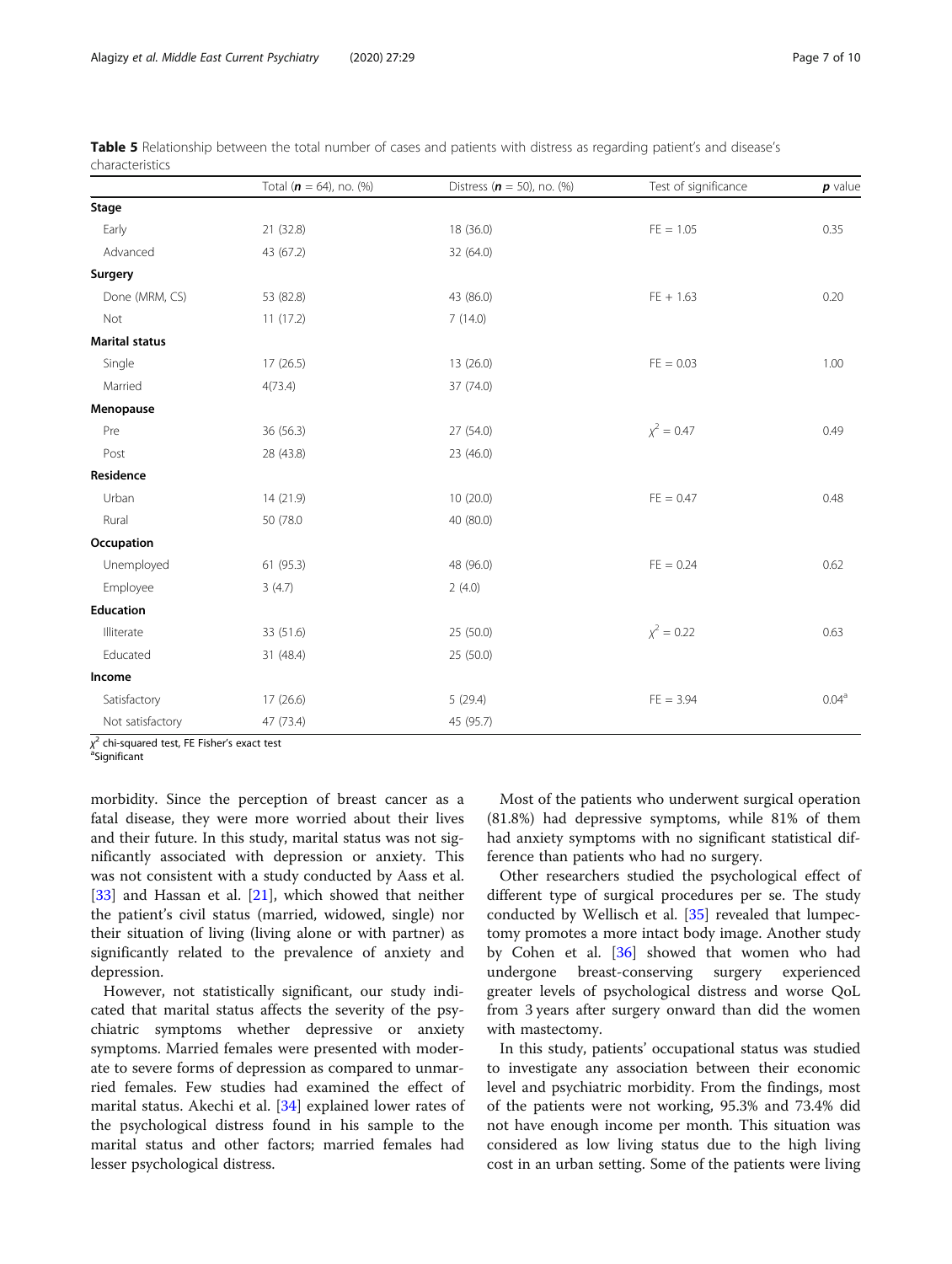| Variables             | B<br>p<br>value | OR    | 95% CI |       |        |
|-----------------------|-----------------|-------|--------|-------|--------|
|                       |                 |       |        | Lower | Upper  |
| Depression            |                 |       |        |       |        |
| Stage                 | 0.143           | 0.802 | 1.154  | 0.378 | 3.524  |
| Surgery               | 0.231           | 0.755 | 1.259  | 0.296 | 5.351  |
| <b>Marital status</b> | 0.953           | 0.106 | 2.593  | 0.816 | 8.239  |
| Menopause             | 0.223           | 0.684 | 1.250  | 0.427 | 3.657  |
| Residence             | 0.163           | 0.807 | 0.850  | 0.231 | 3.128  |
| Occupation            | 1.564           | 0.213 | 0.209  | 0.018 | 2.456  |
| <b>Education</b>      | 0.680           | 0.215 | 0.507  | 0.173 | 1.485  |
| Income                | 0.251           | 0.675 | 0.778  | 0.240 | 2.518  |
| Anxiety               |                 |       |        |       |        |
| Stage                 | 0.854           | 0.123 | 0.426  | 0.144 | 1.260  |
| Surgery               | 0.399           | 0.587 | 0.671  | 0.159 | 2.835  |
| <b>Marital status</b> | 0.307           | 0.616 | 1.360  | 0.409 | 4.520  |
| Menopause             | 0.762           | 0.167 | 0.467  | 0.158 | 1.377  |
| Residence             | 0.466           | 0.452 | 0.627  | 0.186 | 2.112  |
| Occupation            | 21.99           | 0.999 |        |       |        |
| <b>Education</b>      | 0.373           | 0.480 | 0.688  | 0.244 | 1.940  |
| Income                | 0.55            | 0.926 | 0.946  | 0.296 | 3.029  |
| <b>Distress</b>       |                 |       |        |       |        |
| Stage                 | 0.724           | 0.311 | 2.062  | 0.508 | 8.373  |
| Surgery               | 0.899           | 0.211 | 2.457  | 0.601 | 10.045 |
| <b>Marital status</b> | 0.130           | 0.847 | 1.138  | 0.304 | 4.26   |
| Menopause             | 0.427           | 0.495 | 0.652  | 0.191 | 2.224  |
| Residence             | 0.470           | 0.495 | 1.60   | 0.414 | 6.177  |
| Occupation            | 0.613           | 0.628 | 1.948  | 0.155 | 21.989 |
| <b>Education</b>      | 0.288           | 0.637 | 0.750  | 0.227 | 2.477  |
| Income                | 0.565           | 0.384 | 1.759  | 0.439 | 6.273  |

<span id="page-7-0"></span>Table 6 Logistic regression analysis on factors associated with anxiety, depression, and distress among cases

in rural areas where the cost of transportation and accommodation can be considerably high. Consequently, majority of the patients claimed that they felt burdened by cancer treatment and its expenses, especially when referring to their economic status.

Depression was more prevalent among the unemployed (97.7%) and patients who were living in rural areas (77.3%) but without statistically significant difference. Anxiety was present among all the unemployed or non-working patients (100%) with significant difference than working patients and was present in 81% of patients who live in rural areas (81%) but without significant difference with patient living in urban areas. This supported by Ell [[37\]](#page-9-0) and Hassan et al. [[21\]](#page-8-0), who found that low-income women are characterized by the prevalent of anxiety and depression due to unlikely of receiving any treatments.

In this study, socioeconomic status data were taken from the breast cancer patients to study the relation of economic status towards anxiety and depression. The lower economic status and higher treatment expenses were directly associated with anxiety and depression percentage. Travel to the hospital for treatment needs budget in terms of transportation, fuel, tolls, parking fee, and accommodation. Besides, family or friends who accompany the patient for treatment are not entitled for the hospital meals. Hence, extra expenses are needed to buy for the meals. This supported by Ell [\[37](#page-9-0)], who found that major depression disorder (MDD) is prevalent among low-income breast cancer women. It appears to be correlated with pain, anxiety, depression, and healthrelated quality of life. Due to the low economic status, these women are unlikely to receive psychiatry treatment or supportive counseling.

The prevalence of distress in the study group was 78.2%. This was consistent with Ng et al. [\[31](#page-9-0)] who found that 50% of the subjects experienced high level of distress. Also, this result was like Burgess et al. [[3\]](#page-8-0) who reported that up to 50% of the women with breast cancer experience high levels of distress with more than 30% of the women with early breast cancer had depression, anxiety, or both at diagnosis. Also, Zabora et al. [\[38\]](#page-9-0) and Fallowfield et al. [\[39](#page-9-0)] showed that the prevalence of psychological distress in cancer patients is reported to be above 30%.

In this study, Spearman correlation analysis did not show any significant correlation of perceived level of stress with depression ( $r$  0.22,  $p$  0.07) or anxiety ( $r$  0.09,  $p$  0.47). This was different from Pandey et al. [[40\]](#page-9-0) where distress was found to have positive correlation with anxiety and depression suggesting a possible overlap of the two constructs. However, Ng et al. [\[31](#page-9-0)] demonstrated that the perceived level of distress among the breast cancer patients was positively associated with the level of anxiety but not depression.

## Limitation of the study

The use of a small sample, since the study was conducted in a single facility with outpatients, was one of the limiting factors for generalization of the results. Further, longitudinal studies on larger population are needed to ascertain our findings. The generalizability of the samples could be improved in the future by recruiting patients from different settings and regions of the country.

There were some other limitations of the study; the other associated factors for distress were not included in the current study such as pain, financial support, family background, physical suffering, and social support. We only studied the association for the first 12 months after diagnosis. For future analysis, the association between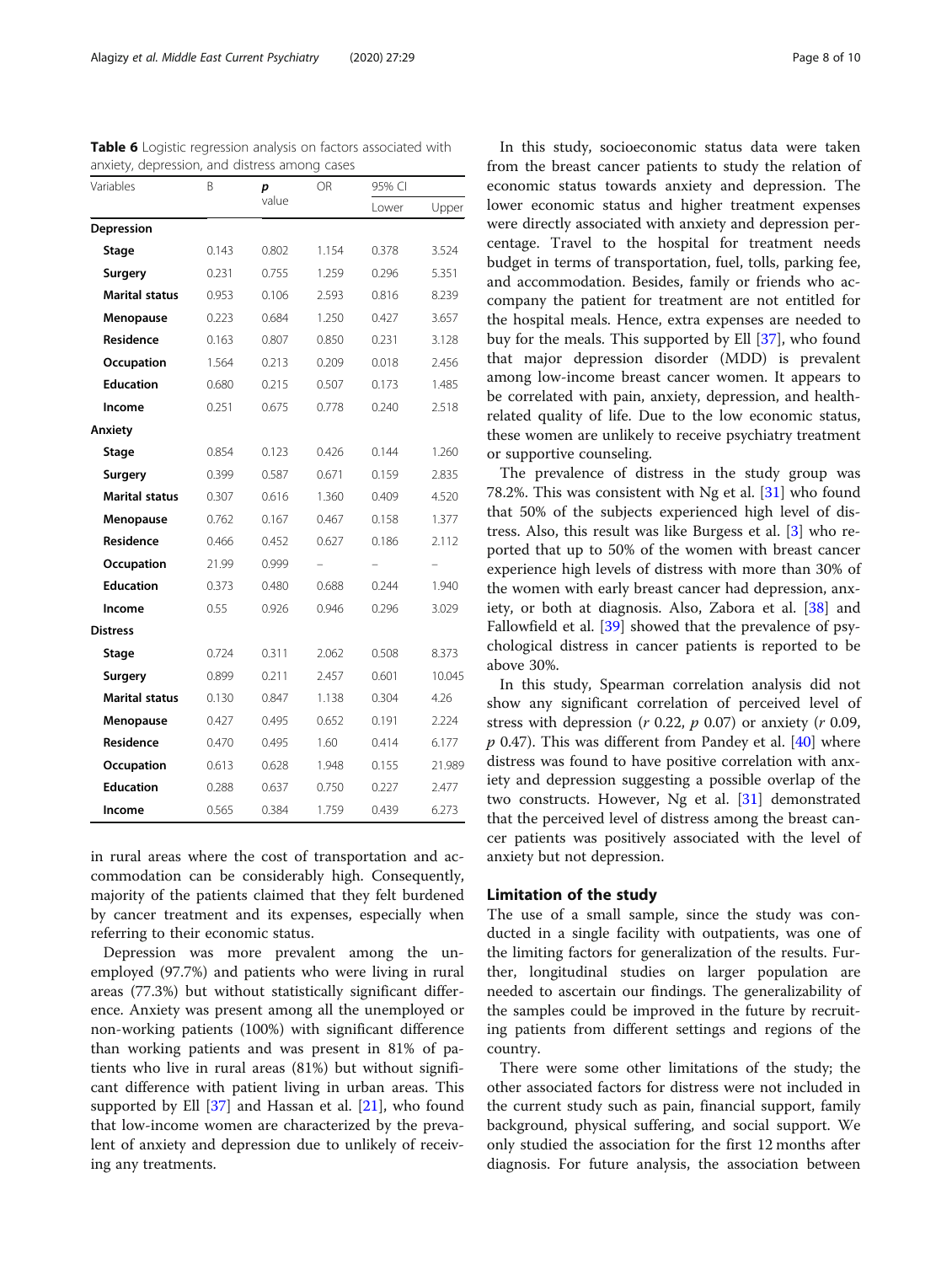<span id="page-8-0"></span>distress with anxiety and depression could be studied for later period of the disease and on a longer follow-up further analysis to measure the effect of psychological and lifestyle factors on prognosis of patients. Lastly, the Perceived Stress Scale used in the study was a single item scale. There are other cancer-specific stresses that could not be detected.

# Conclusion

Breast cancer patients experienced high level of distress including depression and anxiety after being diagnosed. Anxiety which could be related to the feeling of uncertainty and depression had no association with the level of perceived distress in this group of patients. With the current findings, more focus on helping breast cancer patients in relieving their feeling of anxiety and depression in the future is important in reducing their perceived level of distress.

#### Acknowledgements

The authors thank subjects for their participation and cooperation.

#### Authors' contributions

HA, SF, SS, and NN analyzed and interpreted the patient data regarding the clinical data and psychometric tools, and MR was a major contributor in writing the manuscript. All authors have read and approved the final manuscript.

#### Funding

This study did not receive any fund.

#### Availability of data and materials

Not applicable

#### Ethics approval and consent to participate

This study was approved by the Ethics Committee of Faculty of Medicine, Menoufia University. Written informed consents were obtained from subjects of the study. The number of approvals is not applicable.

#### Consent for publication

Not applicable.

#### Competing interests

"The authors declare that they have no competing interests" in this section.

#### Author details

<sup>1</sup>Department of Clinical Oncology, Faculty of Medicine, Menoufia University, Shibin El Koum, Egypt. <sup>2</sup>Department of Psychiatry, Faculty of Medicine, Fayoum University, PO Box 63514, Fayoum, Egypt. <sup>3</sup>Department of Public Health and Community Medicine, Faculty of Medicine, Menoufia University, Shibin El Koum, Egypt. <sup>4</sup>Department of Family Medicine, Faculty of Medicine, Menoufia University, Shibin El Koum, Egypt.

#### Received: 13 March 2020 Accepted: 30 April 2020 Published online: 16 July 2020

#### References

- 1. Ferlay J, Soerjomataram I, Ervik M et al (2014) Cancer incidence and mortality worldwide: IARC cancer base no. 11 [Internet]. International Agency for Research on Cancer, Lyon, France
- 2. Mehnert A, Koch U (2008) Psychological co-morbidity and health-related quality of life and its association with awareness, utilization and need for psychosocial support in a cancer register based sample of long-term breast cancer survivors. J Psychosom Res 64:383–391
- 3. Burgess C, Cornelius V, Love S, Graham J, Richards M et al (2005) Depression and anxiety in women with early breast cancer: five year observational cohort study. BMJ 330:402–705
- 4. Ahmet A, Eda U, Umut V et al (2014) Depression, anxiety and sexual satisfaction in breast cancer patients and their partners-izmir oncology group study. Asian Pac J Cancer Pre 15:10631–10636
- 5. Baumeister H, Kriston L, Bengel J, Härter M (2010) High agreement of selfreport and physician-diagnosed somatic conditions yields limited bias in examining mentalphysical comorbidity. J Clin Epid 63:558–565
- 6. Härter M, Reuter K, Aschenbrenner A, Schretzmann B, Marschner N et al (2001) Psychiatric disorders and associated factors in cancer: results of an interview study with patients in inpatient, rehabilitation and outpatient treatment. Eur J Cancer 37:1385–1393
- 7. Maeda T (2008) The effect of psychological intervention on personality change, coping and psychological distress of Japanese primary breast cancer patients. Cancer Nurs 31:27–34
- 8. Oken MM, Creech RH, Tormey DC et al (1982) Toxicity and response criteria of the Eastern Cooperative Oncology Group. Am. J. Clin. Oncol. 5(6):649–655
- 9. H Hatata, M Abou Zeid, A Khalil, et al. (2004). Dual diagnosis in substance abuse, a study in an Egyptian sample. MD thesis, Ain Shams University.
- 10. Beck AT, Ward CH, Mendelson M, Mock J, Erbaugh J (1961) An inventory for measuring depression. Arch Gen Psychiatry 4:561–571
- 11. Ghareeb A. (2004). Psychometric traits of Beck Depression Inventory-II in the Egyptian environment: part III, (pp. 1850). Cairo: Egyptian Anglo.
- 12. Spielberger CD, Gorsuch RL, Lushene RE (1983) Manual for the state-trait anxiety inventory. Consulting psychologists press, Palo Alto, CA
- 13. Abdel-Khalek AM (1989). The devlopment and validation of an Arabic form of the STAI: Egyptian results, Personality and individual differences.vol.10, no3.
- 14. Cohen S, Kamarck T, Mermelstein R (1983) A global measure of perceived stress. J Health Soc Behav 24:385–396
- 15. Chaaya M, Osman H, Naassan G, Mahfoud Z (2010) Validation of the Arabic version of the Cohen Perceived Stress Scale (PSS-10) among pregnant and postpartum women. BMC Psychiatry. 10:111. [https://doi.org/10.1186/1471-](https://doi.org/10.1186/1471-244X-10-111) [244X-10-111](https://doi.org/10.1186/1471-244X-10-111)
- 16. SPSS Inc. Released (2015). IBM SPSS statistics for windows, version 23.0, Armnok, NY: IBM Corp.
- 17. Shapiro SL, Lopez AM, Schwartz GE et al (2001) Quality of life and breast cancer: relationship to psychosocial variables. J Clin Psychol. 57(4):501–519
- 18. Mehnert A, Koch U (2007) Prevalence of acute and post-traumatic stress disorder and comorbid mental disorders in breast cancer patients during primary cancer care: a prospective study. Psychooncology. 16:181–188
- 19. Mehnert A, Brähler E, Faller H et al (2014) Four-week prevalence of mental disorders in patients with cancer across major tumor entities. J Clin Oncol. 32:3540–3546
- 20. Allam M (2003). Psychological profile and quality of life (QoL). Assessment in cancer breast patients. MD thesis: Supervised by Bishry Z., Saad A., Khalifa A. & Asaad T. Ain Shams University.
- 21. Hassan MR, Shah SA, Ghazi HF, Mujar NMM, Samsuri MF et al (2015) Anxiety and depression among breast cancer patients in an urban setting in Malaysia. Asian Pac J Cancer Prev 16:4031–4035
- 22. Vahdaninia M, Omidvari S, Montazeri A (2010) What do predict anxiety and depression in breast cancer patients? A follow-up study. Soc Psychiat Epidemiol 45:355–361
- 23. Zainal NZ, Nik-Jaafar NR, Baharudin A, Sabki ZA, Ng CG (2013) Prevalence of depression in breast cancer survivors: a systematic review of observational studies. Asian Pac J Cancer Prev 14:2649–2656
- 24. Dastan NB, Buzlu S (2011) Depression and anxiety levels in early stage Turkish breast cancer patients and related factors. Asian Pacific J Cancer Prev 12:137–141
- 25. Lueboonthavatchai P (2007) Prevalence and psychosocial 334factors of anxiety and depression in breast cancer patients. J Med Assoc Thai 90:2164
- 26. Wellisch D, Hoffman A, Goldman S et al (1999) Depression and anxiety symptoms in women at high risk for breast cancer: pilot study of a group intervention. Am J Psychiatry 156:1644–1645
- 27. Moyer A, Salovey P (1996) Psychosocial sequelae of breast cancer and its treatment. Annals of Behavioral Medicine 18:110–125
- Turner J, Zapart S, Pedersen K et al (2005) Clinical practice guidelines for the psychosocial care of adults with cancer. Psychooncology. 14(3):159–173
- 29. Li M, Fitzgerald P, Rodin G (2012) Evidence-based treatment of depression in patients with cancer. J Clin Oncol. 30(11):1187–1196